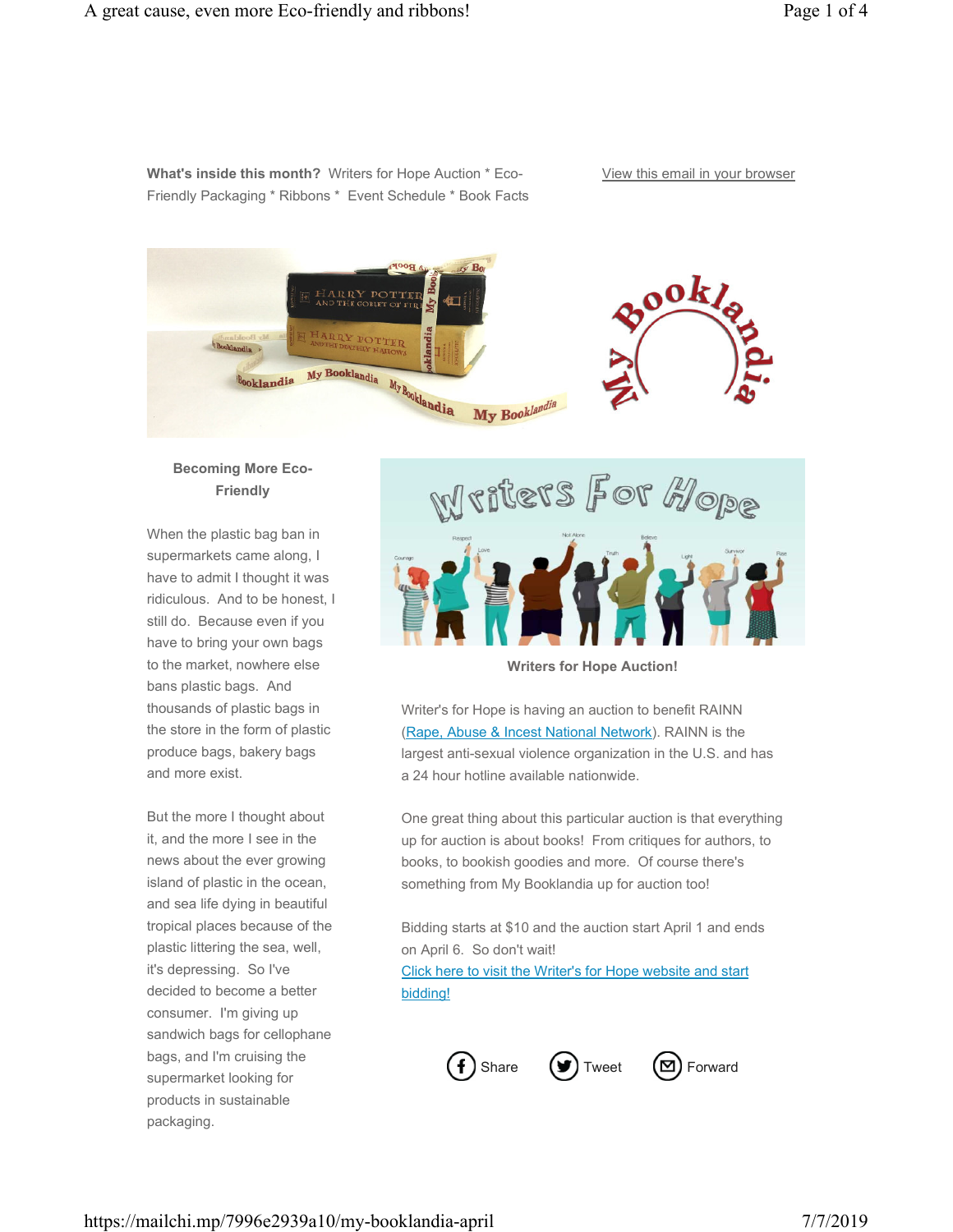And My Booklandia is going to be even more Eco-friendly too. I'm going to switch from bubble wrap to an Eco-friendly and biodegradable version. I'm also making the switch from Styrofoam peanuts to starch packing peanuts. I will still be reusing packing materials that I get myself. And if you get them from me try to reuse them too. At least if they exist they'll get well used and hopefully disposed of properly. And of course I'll still have paper bags at craft and art shows.

So, if you order from My Booklandia you'll soon see packing and packaging with more sustainable products.

#### **EVENTS**

April 15, 2018 Historic Folsom Spring Arts & Crafts Fair Sunday, 9am - 4pm Historic Folsom District 915 Sutter Street Folsom, CA

April 22, 2018 Sacramento Earth Day 11am Southside Park 700 T St Sacramento, CA

April 29, 2018 Sacramento Celebrates Israel 1-4pm Sacramento Scottish Rite **Center** 6151 H Street Sacramento, CA

May 5, 2018 River City Marketplace Saturday, 11am - 5pm Fremont Park Sacramento, CA

May 12 - 13, 2018 Mother's Day Weekend 10am – 4pm David Lubin Elementary



**Ribbons, ribbons everywhere...**

I've been stuck for a long time on how to put info and prices on my book planters and clocks. It's a tricky problem. Stickers can damage the covers. Or if they're not very sticky they fall off. After trying a lot of things I found ribbon! Yes ribbon. I'm not sure how it will all come together, but I think I'm liking it. How about you?



New updates to the calendar! Last month I wrote a little about craft and art shows that are held as fundraisers. Pulling from my calendar I thought I'd share a little about this great show too.

June 2-3 I'll be at the annual Kiwanis Art Fiesta. Kiwanis International is a global organization of members of every age who are dedicated to changing the world, one child and one community at a time. Sacramento Suburban Kiwanis is a part of this movement comprised of volunteers who support children and young adults in the greater Sacramento community.

Sacramento Suburban Kiwanis, the host of the Art Fiesta, sponsors several Key Clubs, a high school community service organization. Including student clubs at El Camino Fundamental, Mira Loma, Rio Americano and Rosemont High Schools.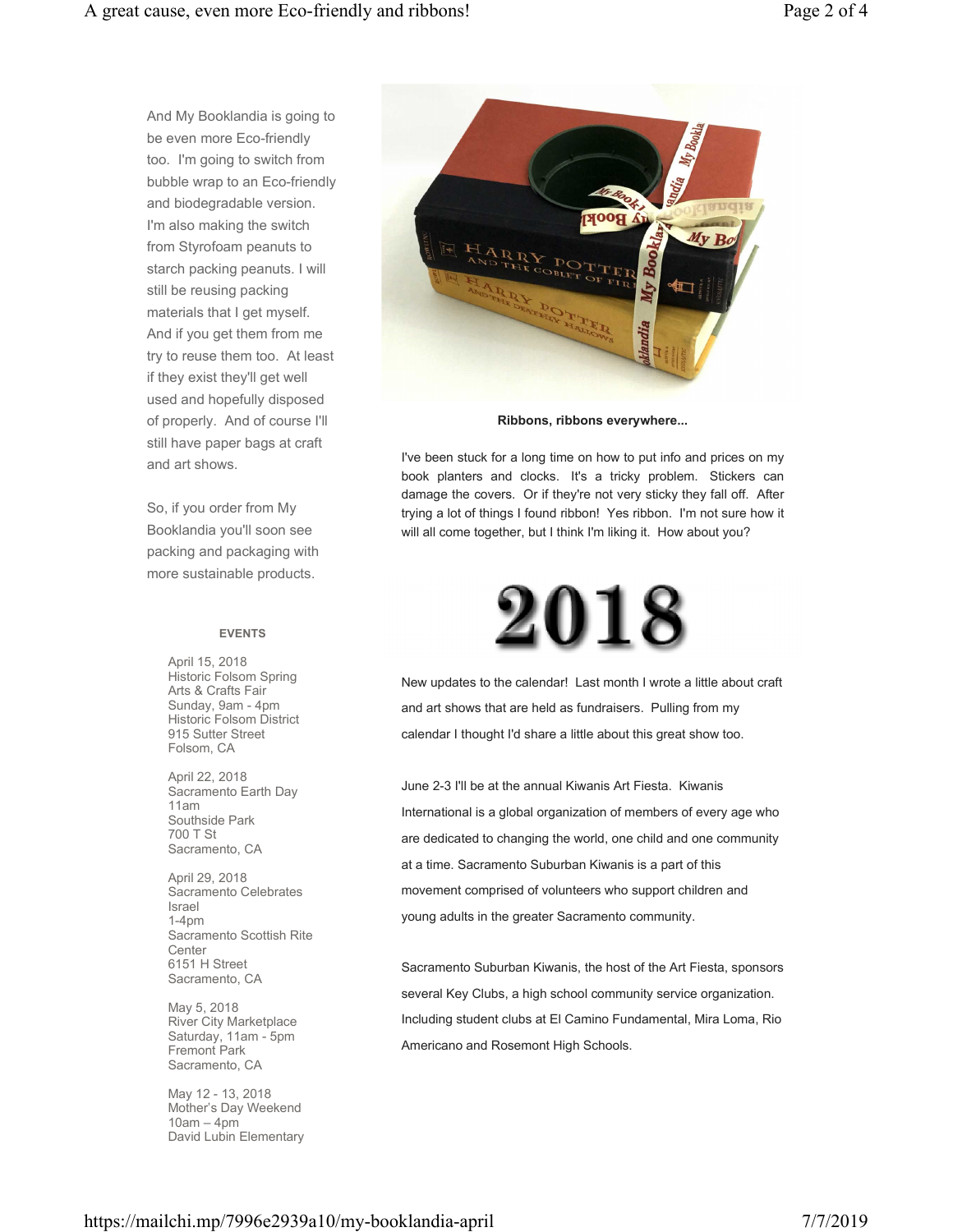3535 M Street Sacramento CA

June 2-3, 2018 9:30am - 4:30pm 59th Annual Kiwanis Art Fiesta Pavilions Shopping **Center** 563 Pavilions Lane Sacramento, CA

July 8, 2018 Square Tomatoes Davis Craft & Vintage Fair Sunday, 11am - 4pm Central Park 3rd and C Streets Davis, CA

August 12, 2018 Square Tomatoes Davis Craft & Vintage Fair Sunday, 11am - 4pm Central Park 3rd and C Streets Davis, CA

August 26, 2018 Sacramento Jewish Food Faire Carmichael, CA September 23, 2018

Square Tomatoes Davis Craft & Vintage Fair Sunday, 11am - 4pm Central Park 3rd and C Streets Davis, CA

September 23, 2018 Square Tomatoes Davis Craft & Vintage Fair Sunday, 11am - 4pm Central Park 3rd and C Streets Davis, CA

October 27 - 28, 2018 Sacramento Arts Festival Sacramento Convention **Center** Sacramento, CA

November 18, 2018 Rancho Solano Holiday Boutique The Clubhouse Rancho Solano Golf Course Fairfield, CA

## **FUN BOOK FACTS**

#### **Do you know he title of the longest book?**

"In Search of Lost Time" by Marcel Proust is the longest novel. It's comprised of 13 volumes and 1.3 million words. It's even in the Guinness Book of World Records!

## **Reading per capita**

People in Iceland read more than people in any other country.

#### **Thank Dr. Seuss for Nerds!**

Dr. Seuss coined the word "nerd" in his 1950 book "If I Ran the Zoo."

### **Balancing act?**

The world record for most people balancing books on their heads at the same place is 998 in Sydney, Australia, in 2012. I really have no idea why anyone would attempt this record, but a record it is!

"Many people, myself among them, feel better at the mere sight of a book."

― Jane Smiley, Thirteen Ways of Looking at the Novel

## **GOT FEEDBACK?**

I'd love to hear from you. If there's anything you want to add, questions you'd like to ask, photos or reviews you'd like to submit, just drop me an email!